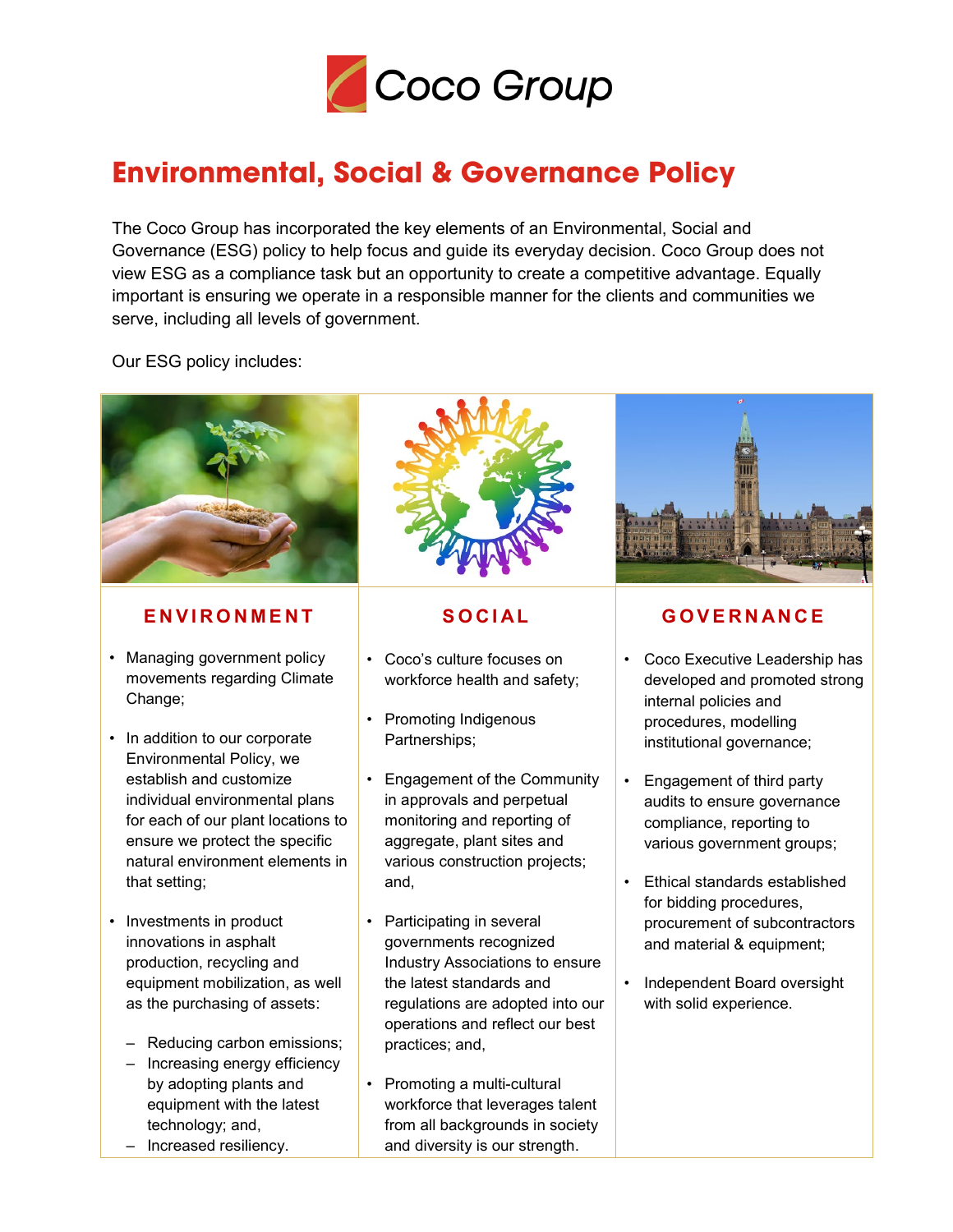

### **Development of the ESG Policy**

## **ENVIRONMENT**

Coco has developed a robust environmental policy, as land and other natural resources are important to our well-being. Coco is committed to minimizing the adverse effects on these resources from its operations.

Our Initiatives include:

#### **Emissions – Plants, Vehicles and Equipment**

- GPS monitoring the efficiency in the movement of goods and idling times of all equipment.
- Coco has invested heavily in installing GPS in all equipment and vehicles. Local dispatchers review idling daily, while the Executive Management reviews idling times weekly.
- For heavy equipment, idling times have been programmed to ensure units shutdown after five minutes of idling or provide an audible alarm warning to the operator to shut the unit down.

#### **Recycle and Reuse of Materials**

- Coco is a significant producer of recycled concrete in Ontario, which it uses as road base aggregates. To reduce the carbon footprint, Coco has adopted a policy to minimize the amount of virgin aggregates used wherever possible.
- Coco's Asphalt Plants are set up to incorporate a percentage of Recycled Asphalt into asphalt plant production, again reducing the use of virgin aggregates and liquid Asphalt Cement.
- Coco has invested heavily into two mobile Cold in Place recycling trains which allows the existing road to be milled up and mixed with either emulsion or hot-foamed asphalt and immediately re-laid to provide a road base that is then resurfaced with a lift or two of hot asphalt. This process removed the need to excavate the existing road, hauling the existing asphalt to a landfill and replacing the existing road-base.
- Coco continues to promote the use of Warm Mix Asphalt to clients, reducing the temperature at which the material is mixed, reducing energy consumption.

#### **Asphalt Plant Emissions**

- All of Coco's plants meet or exceed the required government noise and emission control measures; in addition, and where possible, Coco utilizes paved yards to reduce the amount of water-saturated in the piles of aggregates, thereby reducing energy consumption. This has proven to be an extremely successful initiative garnering significant rebates from Coco's energy suppliers.
- Coco monitors the moisture content of raw materials used in asphalt production to reduce energy consumption and emissions.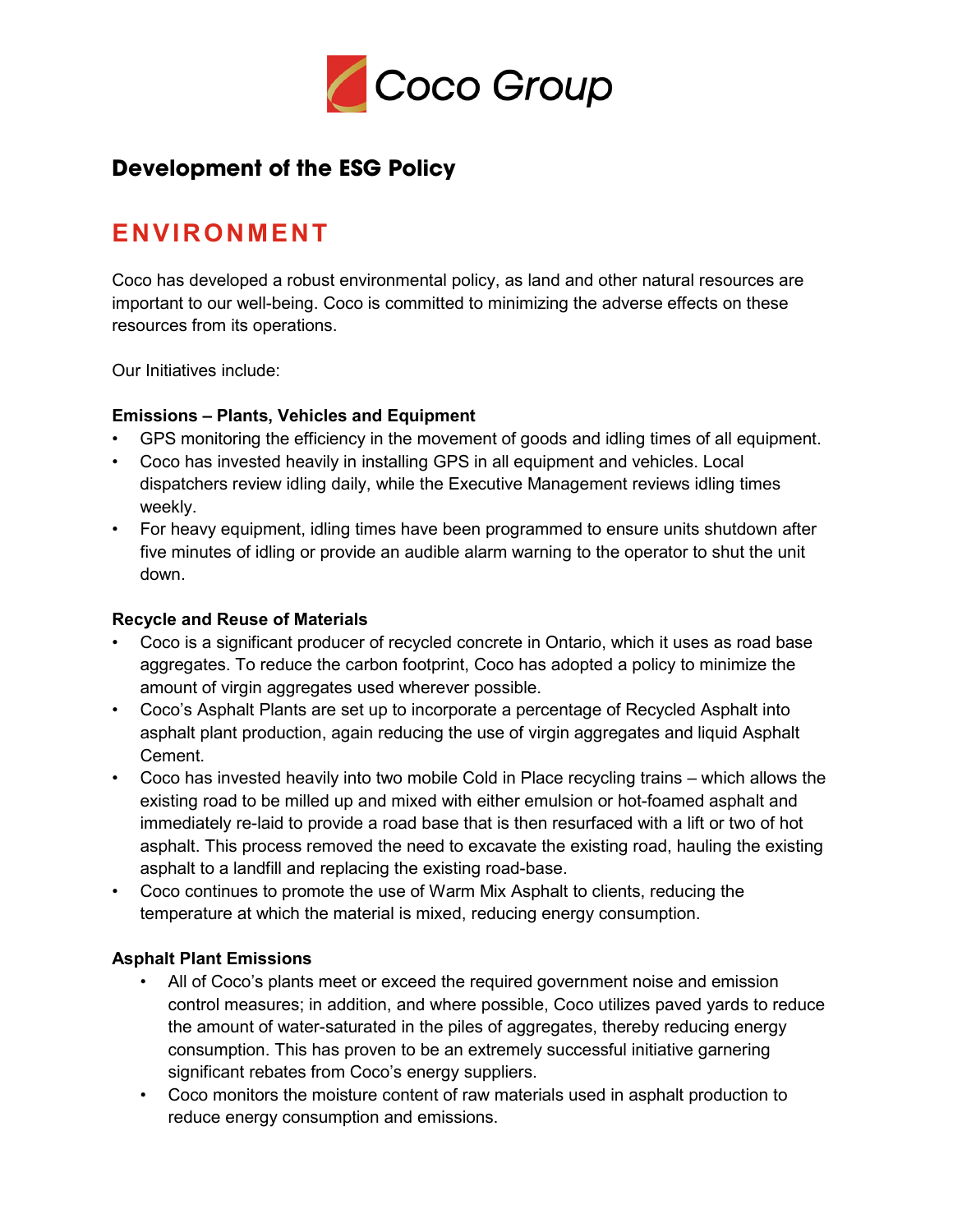

- Key Performance Indicators (KPI's) are used to monitor production facilities weekly, with a focus on monitoring energy consumption.
	- Individual job specific environmental plans are developed and strictly adhered to on the most complex projects, significantly reducing the environmental impact.
	- Engaging our customers and vendors to support, participate and work collaboratively with Coco to enhance our environmental platform.

As many associations are established to assist corporations, municipalities and professionals are working collaboratively to preserve of our environment. We are actively considering participation in the National Zero Waste Council, Construction, Renovation and Demolition (www.nzwc.ca).

# **SOCIAL**

This section covers our commitment to health and safety, partnerships, and community engagement.

#### **Health & Safety Culture**

- Coco is committed to delivering world-class performance in Health and Safety and Environmental Management across all operations.
- Each of Coco's Regional offices has its own Health and Safety Department, which is strengthened by the support of the Head Office's Health and Safety Team tasked with overseeing the compliance of company-wide policies.
- Coco field employees receive two safety orientations per year, a pre-season and a midseason refresher.
- Weekly Safety Talks are sent out company-wide by the Health and Safety Manager.
- Industry-specific Topics of concern are put forward to each regional office and employee.
- Daily toolbox discussions are held on every jobsite and acknowledged by each employee.
- COVID-19 Policy is at the forefront of the Executive and Management Teams, strongly promoting vaccination based upon availability.

#### **Partnerships**

Various community initiatives and partnerships have been established:

- Coco engages local residents as advisors for operations of its Pits and Quarries, recognizing the sensitivity to the community thru Community Liaison Committees.
- During the Design-Build phase of planning construction projects, Coco has hosted design charrettes that have proven extremely successful.
- Coco provides maintenance of municipal, provincial highways to ensure public safety and provides notification to the public;
- Coco engages in social media platforms to advise the public on safety.
- Coco has been very proactive in building relationships with Indigenous communities. Coco sees a compelling business case to engage First Nations as business partners and has created an Indigenous Advisory Panel to help build new and strengthen existing indigenous relationships.